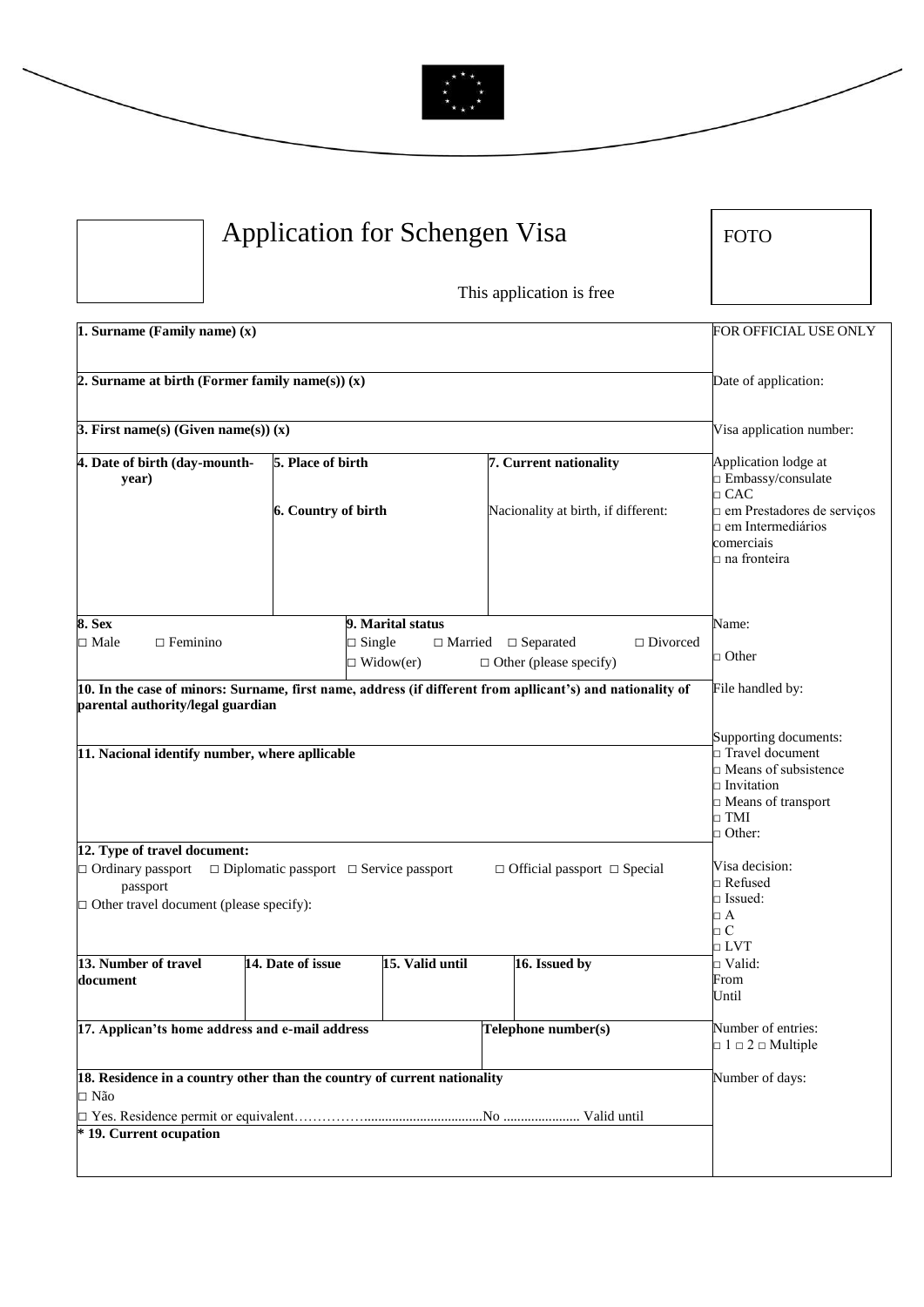| * 20. Employer and employer's address and telephone number. For students, name and address of |  |
|-----------------------------------------------------------------------------------------------|--|
| educational establishment.                                                                    |  |

| 21. Main purpose(s) of the journey:                                             |                                                        |
|---------------------------------------------------------------------------------|--------------------------------------------------------|
| $\Box$ Business $\Box$ Visiting family or friends<br>$\Box$ Tourism             | $\Box$ Official visit<br>$\Box$ Cultural $\Box$ Sports |
| $\Box$ Study<br>$\Box$ Medical reasons<br>$\Box$ Transit $\Box$ Airport transit | $\Box$ Other (please specify)                          |
|                                                                                 |                                                        |
| 22. Member State(s) of destination                                              | 23. Member State of first entry                        |
|                                                                                 |                                                        |
|                                                                                 |                                                        |
| 24. Number of entries requested                                                 | 25. Duration of the intended stay or transit           |
| $\Box$ Multiple<br>$\Box$ Single entry $\Box$ Two entries                       |                                                        |
| entries                                                                         | Indicate number of days                                |
|                                                                                 |                                                        |

**\* The fields marked with \* shall not be filled in by family members of EU, EEA or CH citizens (spouse, child or dependent ascendant) while exercising their right to free movement. Family members of EU, EEA or CH citizens shall present documents to prove this relationship and fill in fields No 34 and 35.**

**(x) Fields 1-3 shall be filled in in accordance with the data in the travel document.**

| 26. Schengen visas issued during the past three years                                                                                                                      |                                                       |  |
|----------------------------------------------------------------------------------------------------------------------------------------------------------------------------|-------------------------------------------------------|--|
| $\Box$ No                                                                                                                                                                  |                                                       |  |
|                                                                                                                                                                            |                                                       |  |
| 27. Fingerprints collected previously for the purpose of applying for a Schengen visa                                                                                      |                                                       |  |
| $\Box$ No $\Box$ Yes.                                                                                                                                                      |                                                       |  |
|                                                                                                                                                                            |                                                       |  |
| 28. Entry permit for the final country of destination, where apllicable                                                                                                    |                                                       |  |
|                                                                                                                                                                            |                                                       |  |
|                                                                                                                                                                            | 30. Intended date of departure from the Schengen area |  |
| * 31. Surname and first name of the inviting person(s) in the Member State(s). If not applicable, name of hotel(s)<br>or temporary accommodation(s) in the Member State(s) |                                                       |  |
| Address and e-mail address of inviting<br>person(s)/hotel(s)/temporary accommodation(s)                                                                                    | Telephone and telefax                                 |  |
| *32. Name and address of inviting company/organization                                                                                                                     | Telephone and telefax of comp./organization           |  |
| Surname, first name, address, telephone, telefax, and e-mail address of contact person in company/organization                                                             |                                                       |  |

| <sup>*</sup> 33. Cost of travelling and living during the applicant's stay is covered |                                                                         |
|---------------------------------------------------------------------------------------|-------------------------------------------------------------------------|
| $\Box$ by the applicant himself/herself                                               | $\exists$ by a sponsor (host, company, organization),<br>please specify |
|                                                                                       | $\Box$ referred to in field 31 or 32                                    |
| Means of support                                                                      | $\Box$ others (please specify):                                         |
| $\Box$ Cash                                                                           | Means of support                                                        |
| $\Box$ Traveller's cheques                                                            | $\sqsupset$ Cash                                                        |
| $\Box$ Credit card                                                                    | □ Accommodation provided                                                |
| $\Box$ Prepaid accommodation                                                          | $\exists$ All expenses covered during the stay                          |
| $\Box$ Prepaid transport                                                              | $\Box$ Prepaid transport                                                |
| $\Box$ Other (pls. specify):                                                          | Other (pls. specify):                                                   |